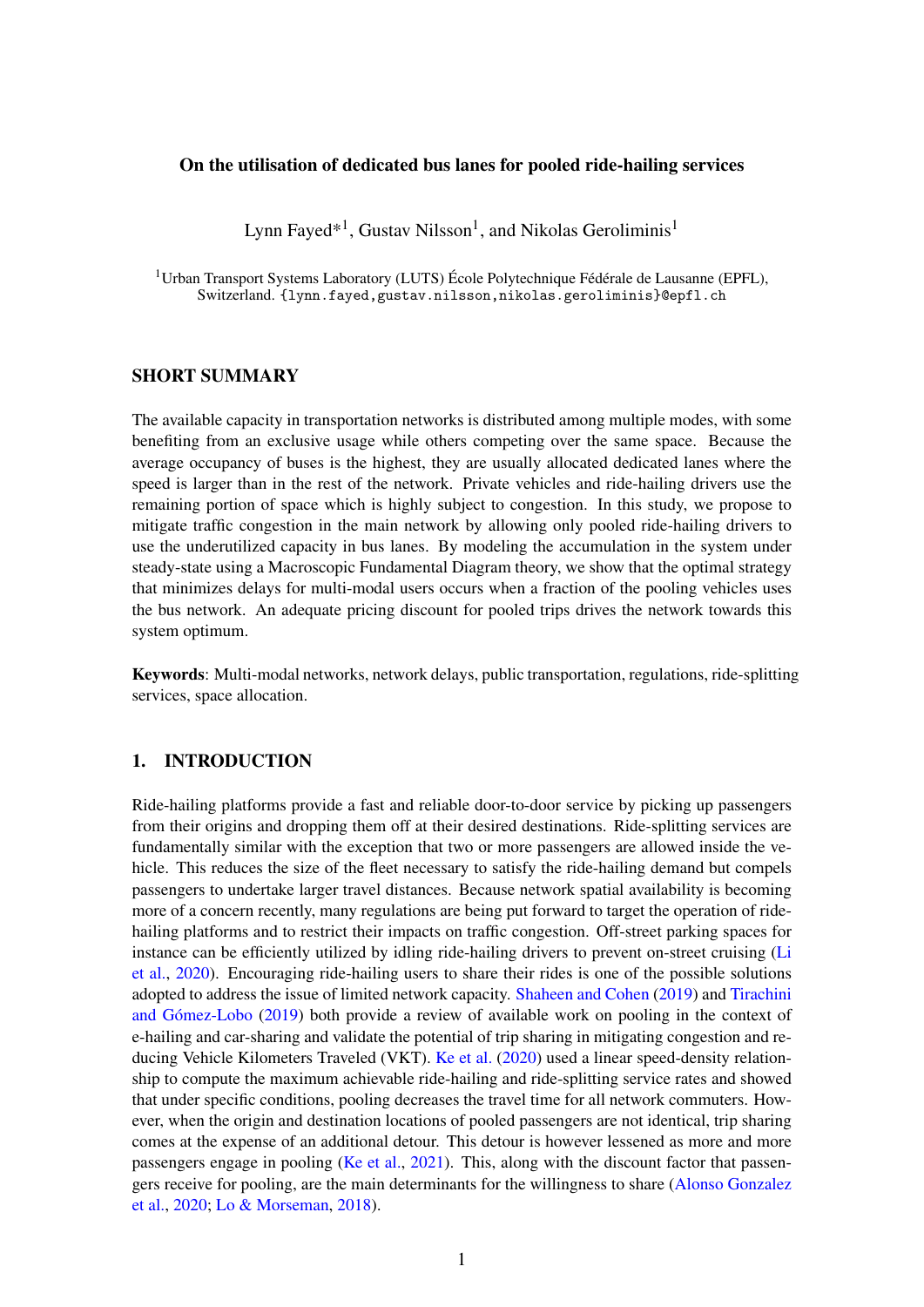<span id="page-1-0"></span>

Figure 1: Summary graph of the space allocation strategy and the demand spit over the available network capacity

To improve network conditions by guaranteeing a high pooling engagement level, network regulators have the option to redistribute the existing space over different available modes by granting permission for pooled ride-hailing vehicles to travel on dedicated bus lanes to perform a faster yet longer trip. No solo trips are however allowed in the bus lanes. This serves as an incentive to motivate users to share their rides with other users of the system. The ultimate goal is to mitigate the effect that ride-hailing vehicles have on congestion while guaranteeing that the total delay for all other modes is minimized. The objective of this study is to hence put forward a comprehensive framework for modeling and assessing delays for multi-modal networks under the proposed policy. Once the characteristics of this system optimum are identified, we elaborate on one possible pricing scheme that drives the system towards its minimum point.

# 2. METHODOLOGY

The following section elaborates on the model that enables us to examine the redistribution of ride-splitting demand in urban space in the existence of other modes of transport. In the network under consideration, travelers perform their trips by one of the set  $M$  of available options: private vehicles *pv*, buses *b*, or ride-hailing services *rh*, such that  $\mathcal{M} = \{pv, b, rh\}$ . Commuters who opt for ride-hailing have the choice to either travel solo or to pool their trips with other users of the service. We refer to the latter two trips as *s* and *p* respectively. Concerning the spatial distribution in the network, buses exclusively utilize dedicated bus lanes to transport passengers, and the remaining fraction of the network that we denote by  $\alpha \in [0,1]$  is allocated to private vehicles and the fleet of ride-hailing drivers. When  $\alpha = 0$ , the full network space is devoted to buses whereas when  $\alpha = 1$ , the network becomes an exclusive vehicle network. In the event where drivers are matched to a pooled trip, a fraction of the pooled trips is allowed to perform the whole ride in the bus network. Elsewise, all idle, dispatched, and solo-ride drivers travel in the vehicle network in conjunction with private vehicles. For the rest of this study, we will refer to the vehicle network as  $V$ , and to the bus network as  $\beta$ .

Let  $Q^m$  be the exogenous travel demand for mode  $m \in \mathcal{M}$  expressed in passengers per hour, their values remaining unchanged in this study. The split of ride-hailing demand between solo and pool however is assumed to be variable. Therefore, we let  $\beta \in [0,1]$  denote the fraction of  $Q^{rh}$ that selects a solo trip. In particular, we investigate the optimal value of  $β$  that minimizes the total delay for all network commuters. Mainly, when ride-hailing users choose to pool such that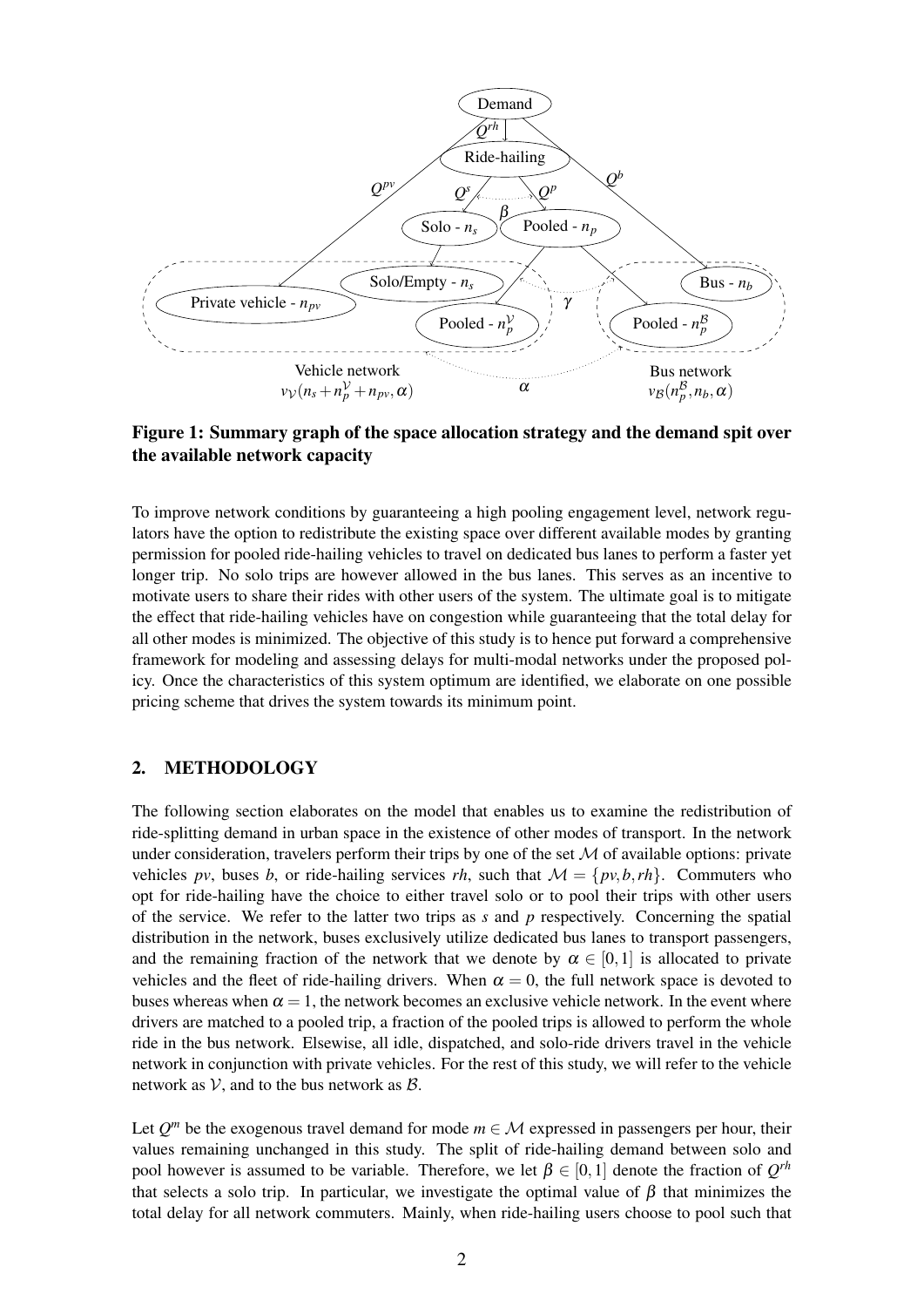$Q^p = (1 - \beta)Q^{rh}$  is the demand for pooling, this portion of the demand interferes with the bus speed causing it to decrease. To avert any disturbance to public transportation, we introduce a parameter  $\gamma \in [0,1]$  corresponding to the fractional bound of pooling drivers that are allowed to use the bus lanes. If instead ride-hailing users choose to travel solo such that  $Q^s = \beta Q^{rh}$  is the demand for solo trips, they affect the speed in the vehicle network. Another element that has a significant influence on the speed in the bus and vehicle networks is the factor  $\alpha$  dictating the size of each one. The larger the value of  $\alpha$ , the higher the capacity of the vehicle network, and the lower that of the bus network. Within this context, we additionally investigate in this study how the optimal demand split between solo and pool trips varies with  $\alpha$ . The ultimate purpose is to assess how the three variables  $\alpha$ ,  $\beta$ , and  $\gamma$  affect the quality of the mobility in a network. Figure [1](#page-1-0) provides a summary of the previous information including the different modes of transport and the variables defining our model.

To evaluate network delays, a proper estimation of the speeds in the vehicle and bus networks, that we denote by  $v<sub>V</sub>$  and  $v<sub>B</sub>$  respectively, is required. According to the model in Figure [1,](#page-1-0)  $v<sub>V</sub>$  is function of the accumulation of private vehicles *npv*, empty/solo-trip e-hailing vehicles *n<sup>s</sup>* , and the fraction of pooled drivers utilizing the vehicle network  $n_p^{\mathcal{V}}$ . The accumulation in the bus network is composed of the remaining pooled drivers that we denote by  $n_p^B$  and the bus fleet  $n_b$ . We point out here that because buses have to repeatedly dwell at bus stops, their influence on speed is not equivalent to that of the pooled vehicles. Moreover, as we previously described, both speed functions are dependent on the fraction  $\alpha$  which dictates the space division between the two networks. For us to examine the values of travel times for each individual mode, we resort first to aggregate traffic flow models to define the relationship between speed and accumulation.

## *Traffic dynamics*

In the model we presented, the space-mean speed is a crucial element to evaluate the average trip time for all mode users. Let *n* be the total accumulation in a network, and  $v = v(n)$  its speed. We know that as the accumulation *n* increases, the network becomes more and more congested and hence the speed in the network decreases with  $\frac{\partial v}{\partial n} \leq 0$ . Under steady-state conditions, if *Q* is the total effective trip demand and  $\overline{l}$  is the average trip length, then the vehicle production  $\overline{P}$ expressed in vehicle kilometers per unit time is defined by  $P(n) = nv(n)$ . Hence, when the system is at steady-state, it must hold that  $P(n) = Q\overline{l}$ .

Under the proposed space allocation strategy, the network infrastructure is segmented into two distinct subnetworks, each having its own production Macroscopic Fundamental Diagram (MFD). Let  $n_V = n_s + n_V^V + n_{pv}$  be the total vehicle accumulation in the vehicle network covering a fraction  $\alpha$  of the total available space. Having a well-defined production MFD function for the full network makes it possible to derive that of the vehicle network using the spatial fractional split factor  $\alpha$ . This corresponds to a rescaling of the full network MFD such that if  $P<sub>V</sub>$  is the production function for the vehicle network only, then  $\alpha P(n) = P_V(\alpha n)$ . Similarly, the production in the bus network is related to the full network production by knowing that  $(1 - \alpha)P(n) = P_B((1 - \alpha)n)$ . Figure [2\(a\)](#page-3-0) shows an example of the production functions used for a value of  $\alpha = 0.8$ . In contrast however to the vehicle network, simply adding up  $n_b$  and  $n_p^B$  does not yield a reliable estimation of the vehicle running speed from the production function. This is because an adjustment is required to account for the frequent stops of buses at stations and the resulting hindering of vehicle movements. This effect is observed when translating the bus network MFD to the three-dimensional space where the accumulation of buses and vehicles are dissociated [\(Geroliminis et al.,](#page-9-7) [2014;](#page-9-7) [Loder et al.,](#page-9-8) [2017;](#page-9-8) [Fu et al.,](#page-9-9) [2020\)](#page-9-9). In this case, looking at the passenger flow instead of the vehicle one is more substantiated because buses have a larger average occupancy compared to pooled vehicles. Figure [2\(b\)](#page-3-1) displays an example of the 3D passenger MFD (3D-pMFD) that we use in this work to compute bus passenger delays among others if pooled vehicles traveled on the bus lanes.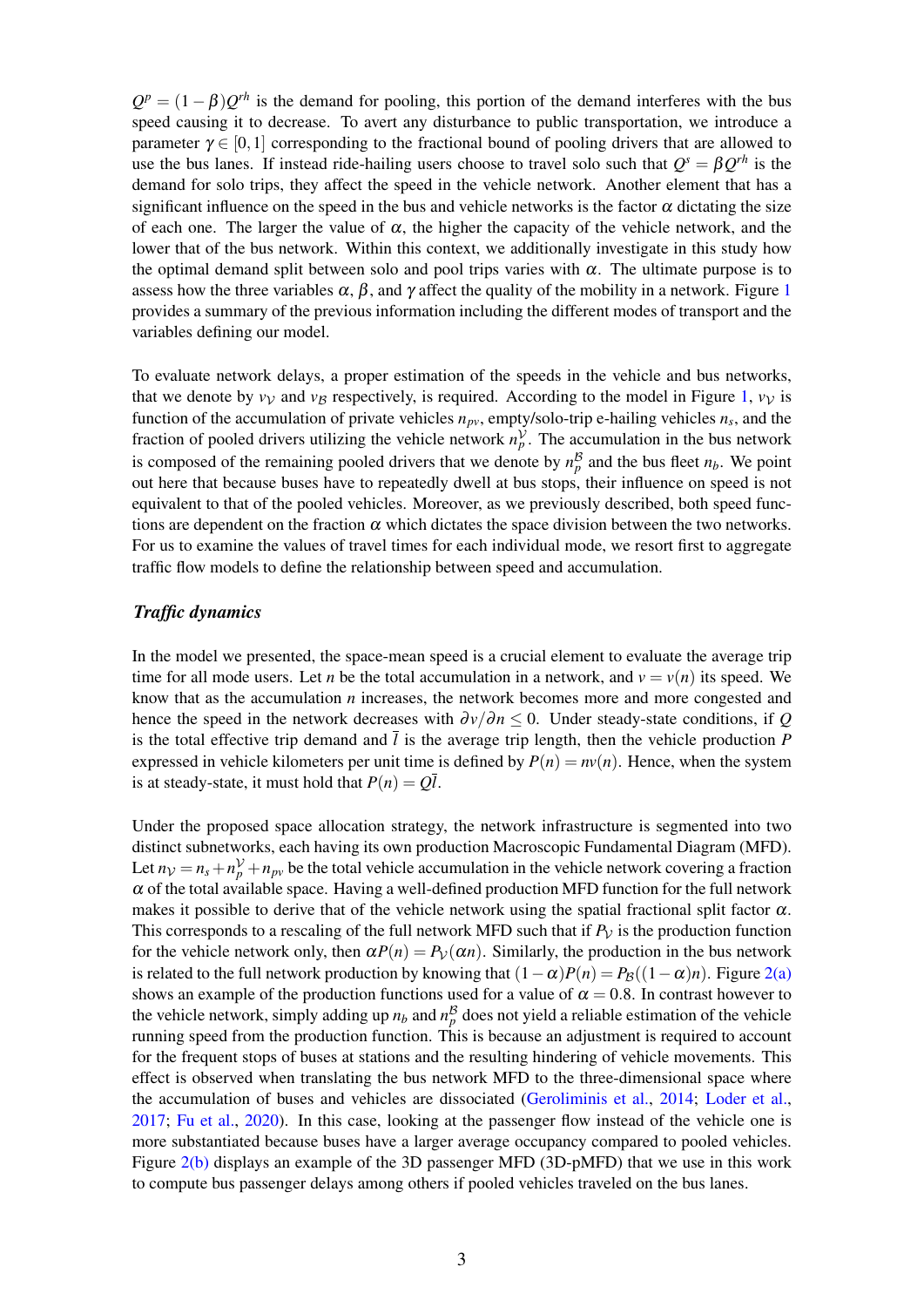<span id="page-3-0"></span>

Figure 2: Vehicle production and passenger production MFDs from which speed is derived

### *Network accumulation*

Once all these relationships are established, it becomes possible to convert all demand values into vehicle accumulation under steady-state conditions. For the ride-hailing operator, this is crucial to estimate the fleet size required to satisfy the demand level. Assuming that  $\beta = 1$ , i.e., no pooling occurs, the fleet size *N* required to serve the totality of the ride-hailing demand  $Q^{rh}$  consists of (i) idling vehicles, (ii) dispatched vehicles on their way to pick up a passenger, and (iii) occupied vehicles, i.e.,

<span id="page-3-2"></span><span id="page-3-1"></span>
$$
N = I + Q^{rh} \frac{d(I)}{v_{\mathcal{V}}} + Q^{rh} \frac{\bar{l}}{v_{\mathcal{V}}}.
$$
\n<sup>(1)</sup>

In Equation [\(1\)](#page-3-2), *I* is the number of idle vehicles, *d* is the dispatched distance from a request's origin location to the nearest idle vehicles. It is itself dependent on the density of unoccupied vehicles such that ∂*d*/∂ *I* < 0 because the higher this density, the greater the chance of matching the passenger to a neighboring empty vehicle.

In the event of pooling, we accommodate the possibility of sharing a trip with one other ridehailing user by diving the number of dispatched and occupied vehicles by two. Nevertheless, a pooled trip requires drivers to travel an additional distance ∆*l<sup>d</sup>* to perform a supplementary pickup and drop-off operation. Ideally, the highest pooling benefit is achieved when this distance that we refer to as the driver detour goes to zero, i.e., when two passengers share the same origin and destination. The probability that this occurs is higher when  $Q<sup>p</sup>$  is large. When the engagement level in pooling is low however, the detour is arbitrary large that the trip becomes unattractive to passengers. In this study, we assume that this function monotonically decreases with  $Q^p$  such that ∂∆*ld*/∂*Q <sup>p</sup>* < 0. Given that the users of the vehicle network consist of solo/empty ride-hailing drivers, a fraction of pooled drivers, and private vehicles, its accumulation  $n<sub>V</sub>$  is given by

<span id="page-3-3"></span>
$$
n_V = d^{-1}(\tau v_V) + Q^s \tau + \frac{1}{2} Q^p \tau + Q^s \frac{\bar{l}}{v_V} + \frac{1}{2} (1 - \gamma) Q^p \left( \frac{\bar{l} + \Delta l_d(Q^p)}{v_V} \right) + Q^{pv} \frac{\bar{l}}{v_V},\tag{2}
$$

where  $\tau$  is the expected waiting time that the operator aims to achieve. The first term in Equation [\(2\)](#page-3-3) determines the number of idle vehicles so that the target service level is reached. The second and third terms compute the number of dispatched vehicles for both solo and pooled trips assuming that dispatching occurs in the vehicle network for all types of trip assignments. The fourth and sixth terms return the number of drivers performing a solo trip and the number of private vehicles respectively, each with an identical average trip length  $\overline{l}$ . Finally, the fifth term is the number of drivers completing a pooled trip in the vehicle network  $n_p^{\gamma}$ . In the same manner, the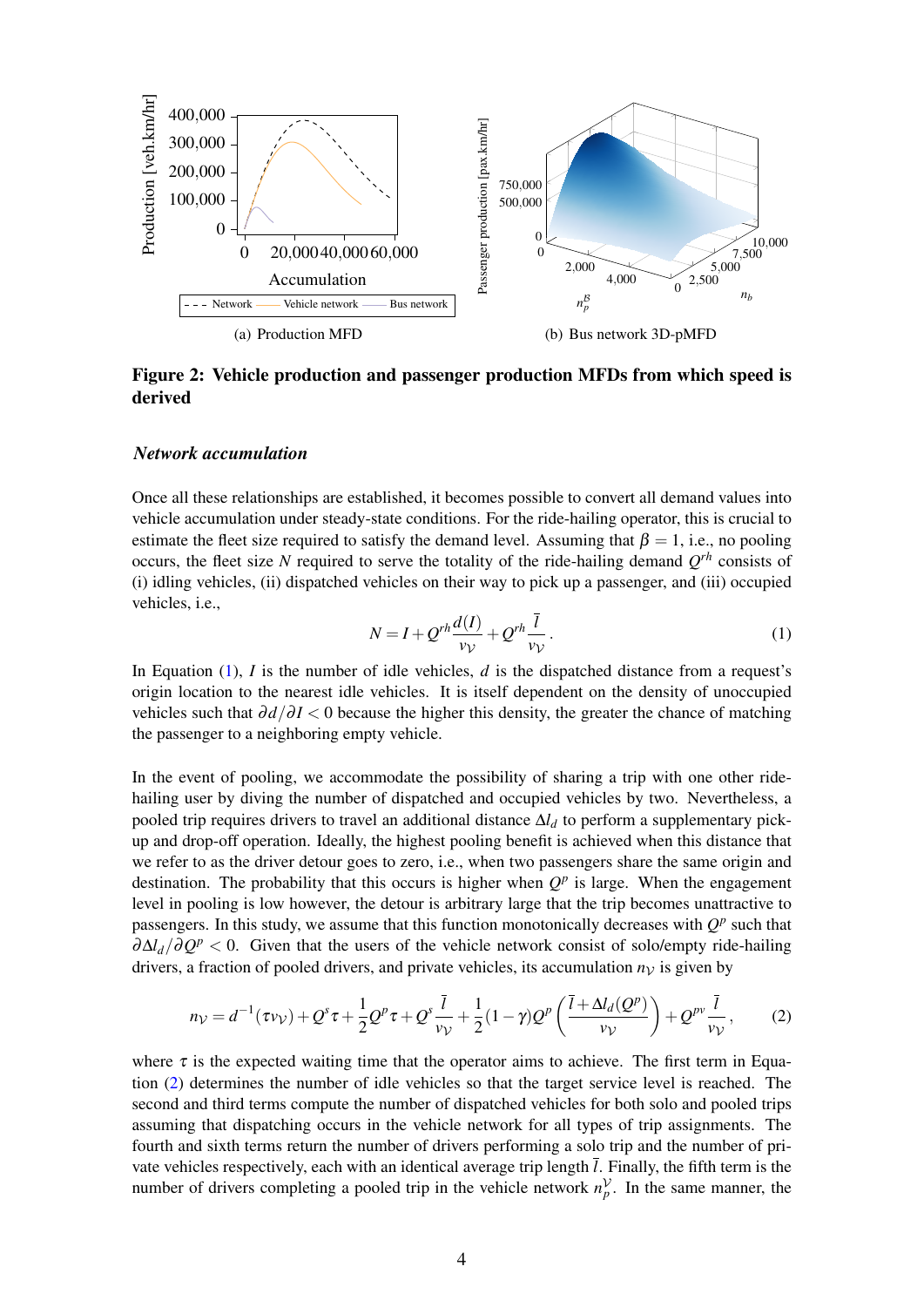quantity  $n_p^B$  for those pooled trips using the bus network is given by

$$
n_p^{\mathcal{B}} = \frac{1}{2} \gamma Q^p \left( \frac{\bar{l} + \Delta l_d(Q^p)}{v_{\mathcal{B}}} \right). \tag{3}
$$

This category of drivers however travel with a speed of  $v_B$  instead of  $v_V$ .

Similarly, we can compute the number of buses required to serve the total bus demand  $Q^b$  while maintaining an average bus occupancy of  $o<sub>b</sub>$  through

$$
n_b = \frac{Q^b \bar{l}_b}{o_b v_b}.
$$
\n<sup>(4)</sup>

In the expression above,  $\bar{l}_b$  is the average trip length for bus passengers and it is generally greater than  $\overline{l}$ . Moreover,  $v_b$  is the speed of the buses. Since buses make repetitive stops at stations to board and alight passengers, the running speed in the bus network  $v_B$  is reduced by a factor less than or equal to one which depends on the average spacing between stops  $\bar{s}$  and dwell time  $t_d$  such that

$$
v_b = \left(\frac{1}{1 + v_{\mathcal{B}}\frac{t_d}{\bar{s}}}\right)v_{\mathcal{B}}.\tag{5}
$$

Both the variables  $\beta$  and  $\gamma$  that we investigate in this study influence the network accumulation and the fleet size. The variable  $\beta$  controls the split of ride-hailing demand between  $Q^s$  and  $Q^p$ while  $\gamma$  dictates the spatial split of  $Q^p$  between the vehicle and bus network. Irrespective of their values however, the results that we obtain are always dependent on a strategic decision related to the network infrastructure modeled here by  $\alpha$ . Because this parameter shapes the production functions, it alters the values of speed  $v<sub>V</sub>$ ,  $v<sub>B</sub>$  and  $v<sub>b</sub>$ .

#### *System optimum*

Because the purpose of allowing pooled vehicles to use bus lanes is to decrease the total delays for all commuters in the network, we investigate under a fixed network spatial split  $\alpha$  what are the values of  $\beta$  and  $\gamma$  that will minimize the Passengers Hours Traveled (PHT) for all three mode users: buses, private vehicles, and ride-hailing users. The ultimate objective is to mitigate congestion in the vehicle network while simultaneously making sure that disturbances to buses are contained within acceptable ranges. Therefore, we model our objective as the sum of the individual PHT for every category of travelers with the function being expressed as

$$
\underset{\beta \in [0,1], \gamma \in [0,1]}{\text{minimize}} \quad Q^{pv} \frac{\bar{l}}{\nu_{\mathcal{V}}} + Q^s \frac{\bar{l}}{\nu_{\mathcal{V}}} + (1 - \gamma) Q^p \left( \frac{\bar{l} + \Delta l_p(Q^p)}{\nu_{\mathcal{V}}} \right) + \gamma Q^p \left( \frac{\bar{l} + \Delta l_p(Q^p)}{\nu_{\mathcal{B}}} \right) + Q^b \frac{\bar{l}_b}{\nu_b}, \tag{6}
$$

where the first, second, and last terms correspond to delays for private vehicles, solo passengers, and bus users respectively. The third term reflects the PHT for pooled passengers using the vehicle network whereas the fourth one assesses delays for pooled passengers on the bus network. Note here that we substitute the driver detour ∆*l<sup>d</sup>* with the passenger detour ∆*l<sup>p</sup>* to consider the additional distance incurred by passengers compared to a direct trip between their origins and destinations. The behavior of the passenger detour however is assumed to be comparable to that of the driver detour such that they both monotonically decrease with *Q p* .

When  $\gamma = 1$ , the solution to minimizing delays in the network is narrowed down to finding the optimal  $β$  given that all pooled passengers use the bus network. We refer to this particular scenario as  $\{pv, s\}^{\mathcal{V}} \vert \{p, b\}^{\mathcal{B}}$  to show that pooled vehicles *p* exclusively use the bus network. When  $\gamma \neq 1$  and  $\gamma \neq 0$ , we denote this scenario by  $\{p v, s, p\}^{\gamma} | \{p, b\}^{\beta}$  where *p* appears in both networks. Finally, we refer to the scenario where all ride-hailing drivers utilize the vehicle network by  $\{p v, s, p\}^{\mathcal{V}} \vert \{b\}^{\mathcal{B}}$  which indicates that network  $\mathcal{B}$  is exclusively dedicated to buses. This corresponds to the scenario where the system behaves without any particular intervention from the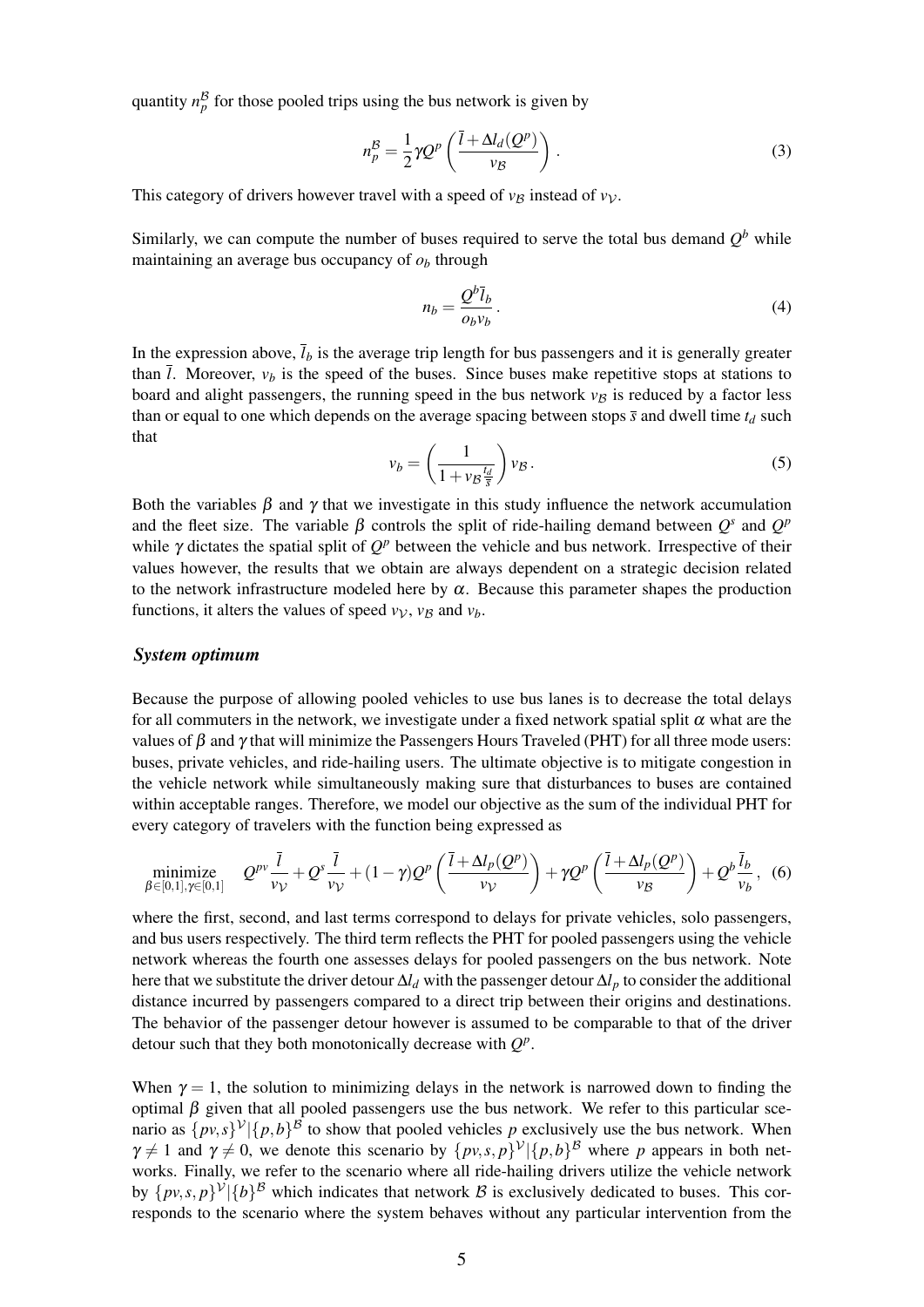<span id="page-5-0"></span>

| Parameter                         | Symbol             | Value                       | Unit             |
|-----------------------------------|--------------------|-----------------------------|------------------|
| Demand for private vehicles       | $O^{p\nu}$         | 70000                       | pax/hr           |
| Demand for buses                  | $Q^b$              | 20000                       | pax/hr           |
| Demand for e-hailing              | $\mathcal{Q}^{rh}$ | 14000                       | pax/hr           |
| Average vehicle trip length       |                    | 3.86                        | km               |
| Average bus trip length           | $l_h$              | 5.40                        | km               |
| Average spacing between bus stops | $\overline{s}$     | 0.8                         | km               |
| Dwell time                        | $t_d$              | 40                          | sec              |
| Platform target waiting time      | τ                  | $\mathcal{D}_{\mathcal{L}}$ | m <sub>1</sub> n |
| Mean bus occupancy                | $\mathfrak{o}_h$   | 20                          | pax              |
| Network area                      | A                  |                             | $km^2$           |

## Table 1: Main parameters

regulator. The decision variable here consists again of solely finding the optimal demand split that minimizes total delays. The reason why the solution does not always yield a value of  $\beta = 0$  is because the detour comes into question in this particular setting. Consequently, when the total ride-hailing demand is lower than the critical boundary after which pooling becomes interesting, a scenario where  $Q^p = Q^{rh}$  is not necessarily the optimum.

## 3. RESULTS AND DISCUSSION

In the following section, we present a comprehensive analysis of the influence of  $\beta$  and  $\gamma$  on the network delays, and how these delay values change with the spatial fractional split  $\alpha$ . We assess the system optimum from a macroscopic approach for the main three scenarios  $\{pv, s\}^{\mathcal{V}}|\{p, b\}^{\mathcal{B}},$  $\{p v, s, p\}^{\mathcal{V}} \vert \{p, b\}^{\mathcal{B}}, \{p v, s, p\}^{\mathcal{V}} \vert \{b\}^{\mathcal{B}}$  by resorting to a numerical example. The main fixed parameters that we consider in this example are presented in Table [1.](#page-5-0) We assume that the dispatched distance *d* as function of the idle drivers is given by  $d(I) = 0.63\sqrt{A/I}$ . The production function of the entire network under consideration is

$$
P(n) = \max\left(\frac{35n}{1 + \exp\left((n - 22000)/12683\right)} - 0.0001, 0\right),\tag{7}
$$

and its shape is shown as the dashed curve in Figure  $2(a)$ . The three-dimensional vehicle MFD for the bus network is given by max $(0.8, -0.2n_b/500+1)(n_p + n_b)v_B$  and is used to compute the running speed in the bus network. With regard to the driver and passenger detour, they are retrieved from the results generated by a matching optimization framework using simulated data taken from [Beojone and Geroliminis](#page-9-10) [\(2021\)](#page-9-10). The results are then fitted into the following functional from where  $\Delta l_d(Q^p)/\overline{l}$  or  $\Delta l_p(Q^p)/\overline{l}$  is equal to  $(a/Q^{pb})^c$  and  $a = 3.72$ ,  $b = 0.32$ , and  $c = -0.012$  for the passenger detour, and  $a = 7.18$ ,  $b = 0.147$ , and  $c = -1.28$  for the driver detour.

For the scenario where all ride-hailing vehicles are using the vehicle network, the results for the accumulation and PHT as a function of β for a different spatial split of the two networks are presented in Figure [3.](#page-6-0) First, the network accumulation is naturally the lowest when the full ridehailing demand is pooling and when  $\alpha$  takes the largest value possible while still accommodating the bus demand. This means that a sufficiently high spatial capacity is granted for private vehicles and ride-hailing vehicles, as can be seen from Figure  $3(a)$ . However, this does not entail that the minimum for PHT is achieved for the same values of  $\alpha$  because as  $\alpha$  increases the space available for buses shrinks causing very high delays to travelers on the bus network. This is inferred by looking at Figure [3\(b\)](#page-6-0) where the PHTs for different values of  $\beta$  start increasing after reaching the minimum. By comparing the results in Figure [4](#page-6-1) to the scenario in Figure  $5(a)$  where pooling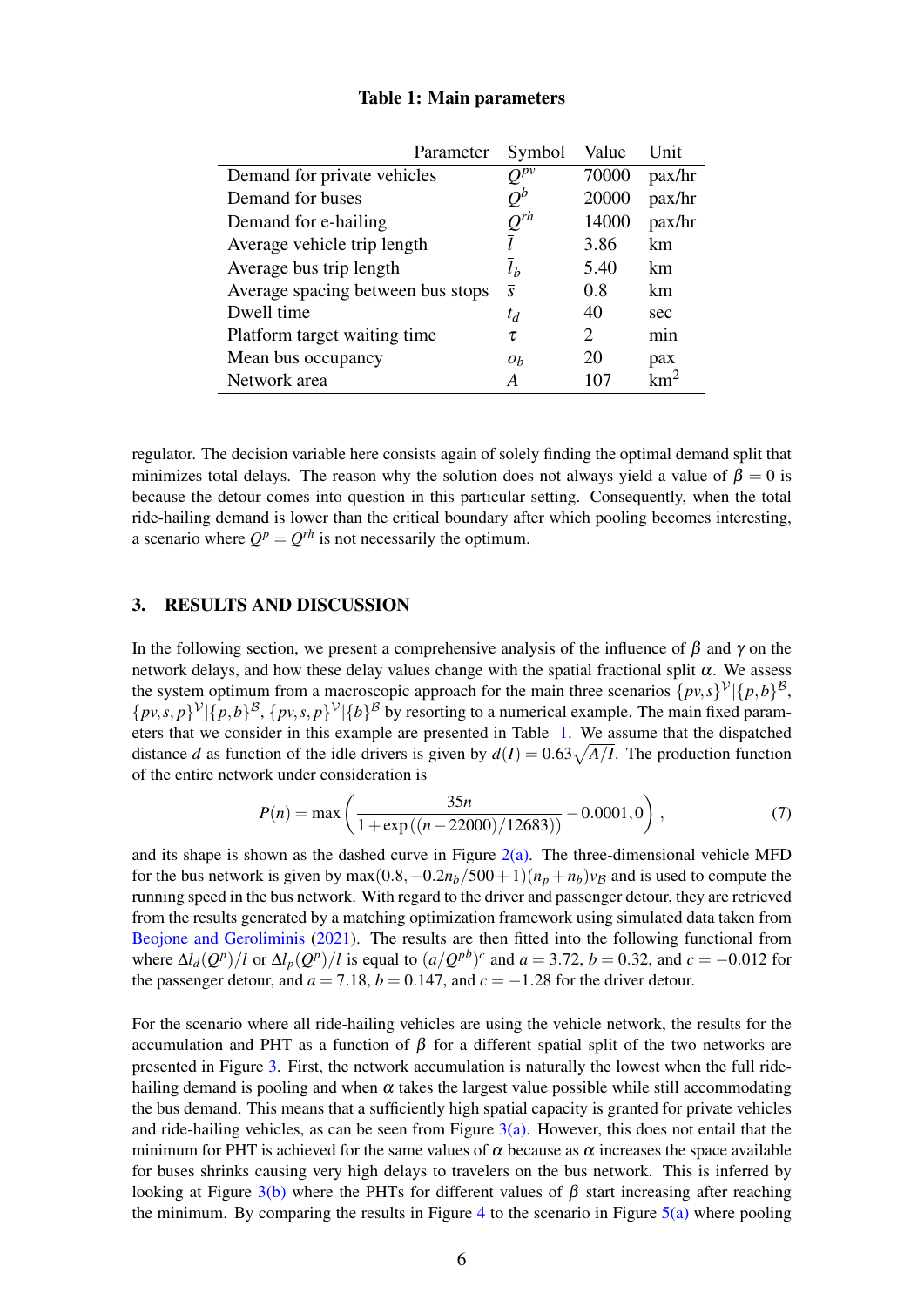<span id="page-6-0"></span>

Figure 3: Accumulation and PHT for  $\{pv, s, p\}^{\nu}|\{\mathbf{b}\}^{\mathcal{B}} (\gamma = 0)$ 

<span id="page-6-1"></span>

Figure 4: Accumulation and PHT for  $\{pv, s\}^{\mathcal{V}}|\{p, b\}^{\mathcal{B}} (\gamma = 1)$ 

vehicles exclusively utilize the bus lanes, a significant drop in the accumulation is observed. However, this comes at the expense of an increased PHT particularly for cases where  $\alpha$  is high which implies that any addition of vehicles to the bus network severely impacts the delays for bus users as shown in Figure  $5(b)$ . What is interesting to note is that, unlike the previous case, we obtain very similar values for the system optimum independently of the value of  $\alpha$ .

In Figure [5,](#page-7-0) we assess the system optimum for the three different strategies proposed for a predetermined network split fraction  $\alpha$ . The objective is to evaluate whether by relaxing the constraint that all pooled vehicles must use the bus network, we are able to achieve some improvements by bounding the amount of disruption allowed for the operation of buses. Figures  $5(a)$  and  $5(b)$  show the results of PHT as function of the fraction of pooling vehicles allowed to use the bus lanes for  $\alpha = 0.85$  and  $\alpha = 0.9$ . For high values of  $\beta$ , the value of  $\gamma$  that minimizes the PHTs is equal to 1 because of the low engagement levels in pooling. If all pooled vehicles hence use the bus lanes, the disturbance to buses is naturally limited but the improvements to the vehicle network are still noticeable. Nevertheless, when the number of pooled vehicles is high, the system optimum is achieved for a value of  $\gamma < 1$ . This is because the delay for buses becomes the factor modulating the objective in this case. The same applies for  $\alpha = 0.9$  except that for this case, the best solutions are achieved for high values of  $\beta$  yet lower  $\gamma$  since the potential of exploring the underutilized capacity in the bus lanes is restrained.

Figure [6](#page-7-1) summarizes the optimal pooling demand split for different values of  $\alpha$  and  $\beta$ . For as long as the bus network capacity allows, Figure [6\(a\)](#page-7-1) shows that the optimal  $\gamma$  is equal to 1 if the demand for pooled rides is low. It starts decreasing rapidly however for high values of  $\alpha$  indicating that the exploration of the underutilized capacity is not substantiated when the bus network consists of a relatively insignificant fraction of the full network. Moreover, when we look at the speed in both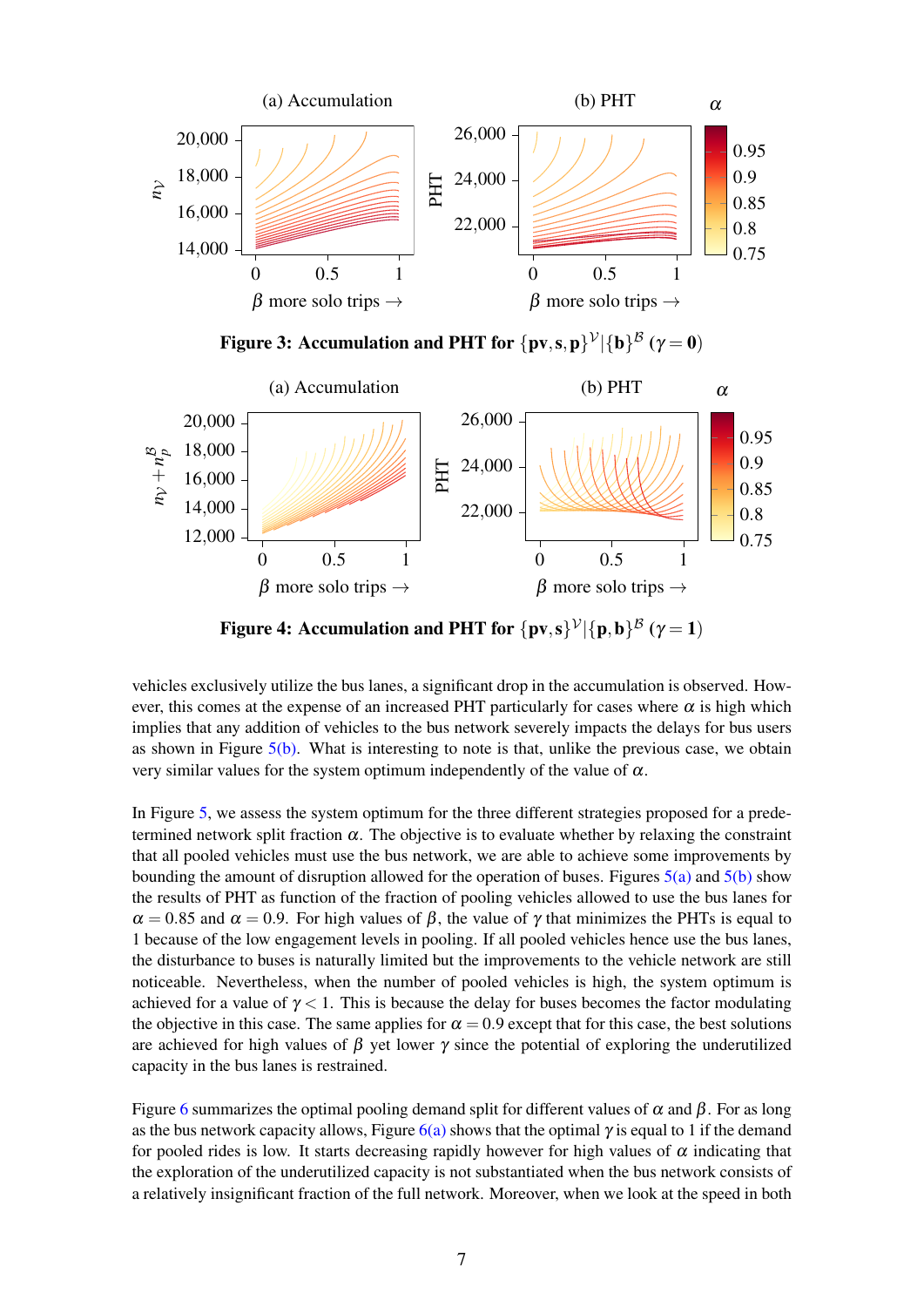<span id="page-7-0"></span>

Figure 5: Comparison of best solutions for the three different scenarios

<span id="page-7-1"></span>

Figure 6: Variation of  $\gamma$  and speed with respect to  $\alpha$ 

networks for the different values of γ, we notice that these values are set so that the running speed in the bus network continues to be high enough to guarantee that users' delays remain acceptable as shown in Figure  $6(b)$ .

To illustrate how the results of this work can potentially be utilized to drive the network into the system optimum, we replicate the choice of ride-hailing users for the following scenario  $\{p\nu, s\}^{\nu}$  | $\{p, b\}^{\beta}$  as a mode choice model that outputs  $\beta^{MC}$  as a function of the costs for traveling in the vehicle and bus network. The equation for  $\beta^{MC}$  is given by

$$
\beta^{MC} = \frac{\exp(-\kappa (F^s + \mu t^s))}{\exp(-\kappa (F^s + \mu t^s)) + \exp(-\kappa (\phi F^s + \mu t^p))}
$$
(8)

In the above equation,  $t^s$  and  $t^p$  are the travel time for solo and pooled trips,  $\kappa > 0$  is the binary mode choice scale parameter,  $\mu$  is the monetary value of time, and  $F^s$  is the fare for solo rides. To encourage ride-hailing users to share their rides, the service operator introduces a discount factor to  $F^s$  that we denote here by  $\phi$ . Combining the obtained results with the choice model, we investigate what should be the discount gap given here by  $|\phi - \phi^*|$  to drive the split towards  $\beta^*$ which is the point that minimizes the total PHT. The value  $\phi^*$  in this case is the discount factor that yields a demand split naturally occurring at  $\beta^*$ .

To elaborate more on this approach, we take an example for  $\alpha = 0.86$  and display in Figure [7\(a\)](#page-8-0) the PHT for the scenario under consideration but also for the other two scenarios for the sake of comparison. If the fraction of passengers opting for a solo ride is greater than 0.45, there is no improvement occurring by allowing only a fraction of the pooling demand to use the bus network, which explains the overlap between the full and dotted lines when  $\beta > 0.45$ . The gap however starts increasing between the two lines when  $\beta$  is low. Consequently, reducing network delays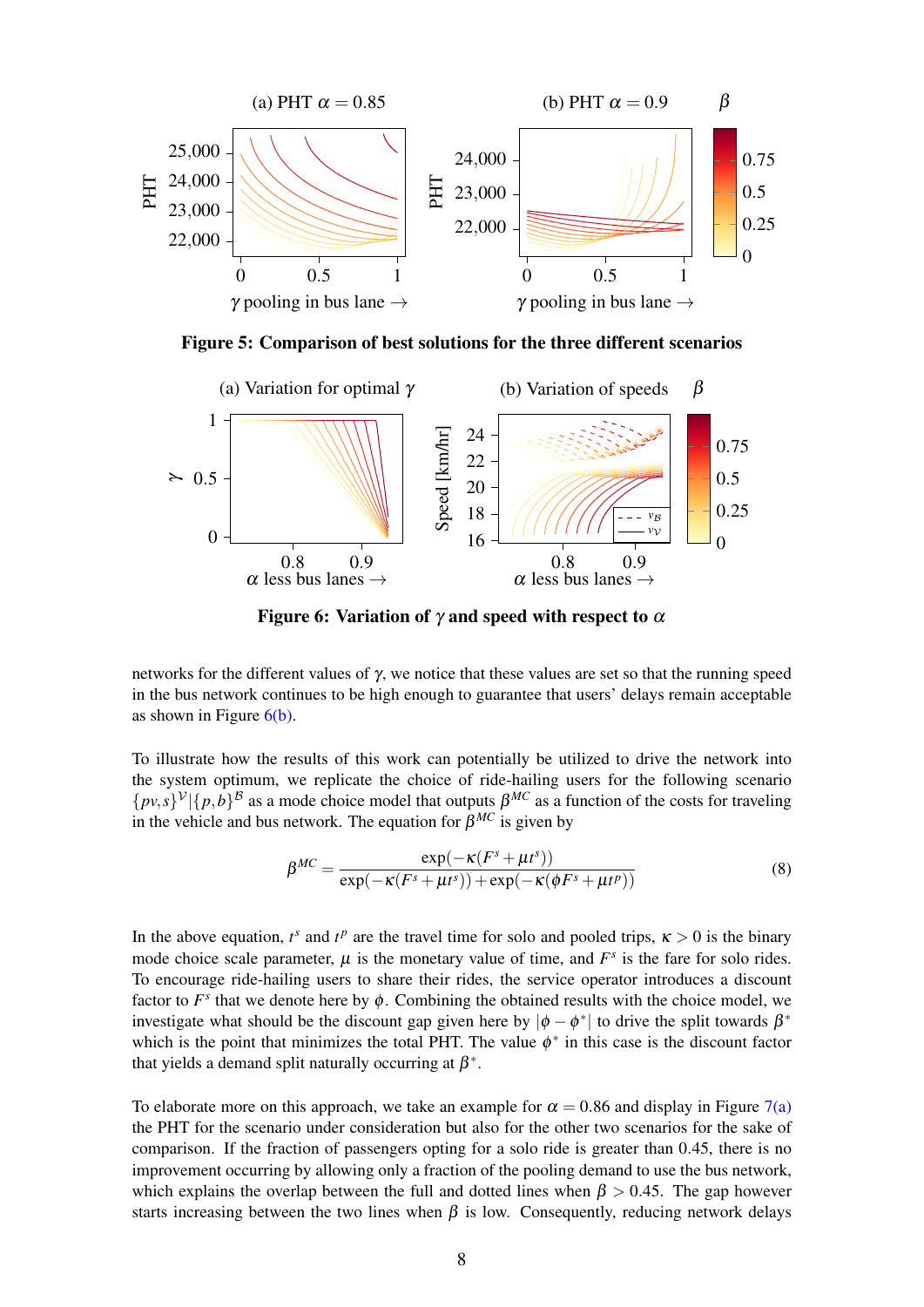<span id="page-8-0"></span>

Figure 7: Comparison of the results for three different strategies for the same value of  $\alpha$ 

by allowing pooled vehicles on bus lanes is beneficial but should be restricted. Otherwise, the delays caused to buses counterbalance all the advantages associated with pooling. Figure  $7(b)$ shows the discount gap in absolute value between the optimal point where the fare of ride-hailing services happens to fall at the minimum of the PHT curve, and between the service pricing for all the remaining range of possible solutions. A relatively low discount leads to solutions coinciding with high values of  $\beta$  which means that passengers are not given enough motivation to pool. Contrarily, a very high discount causes passengers to continue pooling even if the speed in the bus network is low. For these specific settings, instead of penalizing the pooling demand by reducing the discount which from a regulatory point of view is not substantiated, it is possible to improve delays by restricting the access to the bus lanes and hence moving downwards to the dotted curve in Figure  $7(a)$ .

# 4. CONCLUSIONS

In this paper, we have analyzed how, by giving pooled ride-hailing vehicles access to dedicated bus lanes, we can improve the performance of the transportation network under some specific settings. Our results show that when the bus network is relatively large and the pooling demand is low, assigning pooled drivers to bus lanes improves congestion in the vehicle network without causing large disturbances to the flow of buses. When the fraction of pooling demand is high, the bus disturbance becomes more accentuated and an increase in the bus network delays is inevitable. In this case, it is useful to restrict a portion of the pooled vehicles to travel on bus lanes to be able to derive benefits from the proposed policy. Additionally, in this study, we assessed one simple pricing strategy that drives solutions obtained from mode choice models to the system optimum. In the future, we plan to investigate different and more elaborated pricing strategies to help us achieve the same objective. We also plan to introduce a dynamic extension of the model and study how the results can be generalized to other network settings.

## ACKNOWLEDGMENT

This work was supported by the Swiss National Science Foundation under NCCR Automation, grant agreement 51NF40\_180545.